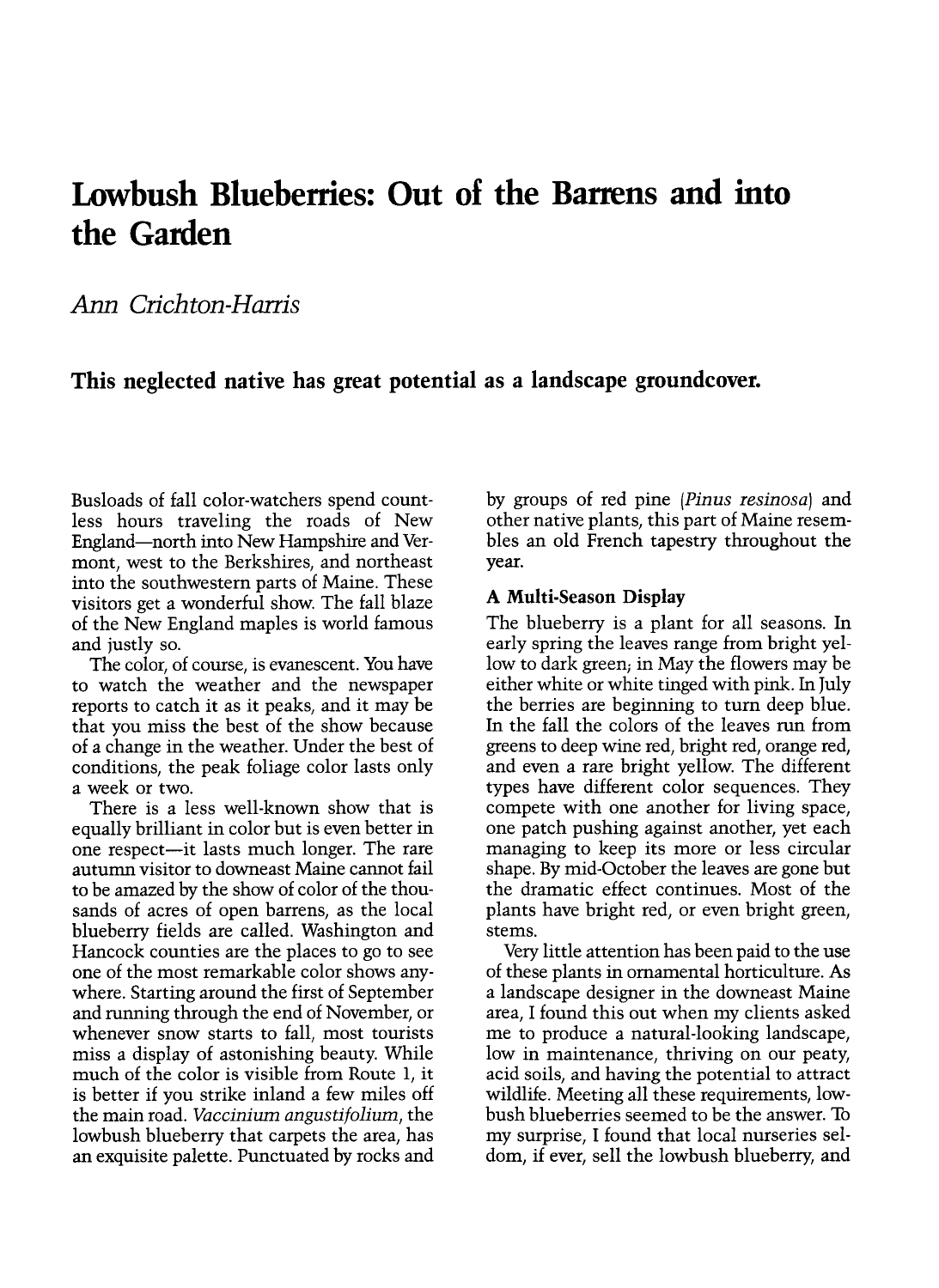when they do, it is inevitably a variety selected for its fruit production rather than its ornamental characteristics. The wild blueberries are an important cash crop in the area, the bulk of the crop being processed for the commercial food industry. Most people who have tasted lowbush blueberries consider their flavor superior to the larger fruit of the highbush blueberry, V. corymbosum, generally the only fresh blueberry sold in grocery stores.

The lowbush blueberry is called "wild" by virtue of its heterogeneous genetic background. If you wanted to design a field that would copy nature, and if you wanted to do it without waiting twenty years for the effect to take shape, it would be almost impossible. Although different clones (as the mother plant and her rhizomatous progeny are called) often have very different properties, you cannot at this time purchase fifty plants with, say, a deep red fall color that will retain their leaves a long time, and another hundred in bright yellow, and so on. Those that you see in the fields have been there for a long time, often hundreds of years, and if you dig a few here and there from the side of the road and plant them in your own garden, you will inevitably end up with a tweedy effect. If you had in mind drifts of color, rather like bulbs planted for naturalization, then you have to be able to buy quantities of plants that have specified characteristics. It should be possible to design an "earth tapestry" that will imitate nature, and possibly improve on it, showing broad brush strokes of color as from a Jacobean palette.

#### Blueberries Are Low-Maintenance

As landscape plants, lowbush blueberries initially take some work, primarily weeding and attention to soil pH and texture, but as time goes on, they can definitely be classified as low-maintenance for landscape purposes. Once established, they need to be burned or mowed closely every second or third year. This results in more vigorous spreading and a much better harvest in the intervening years. The severe pruning also has the effect of keep-



Close-up of the flowers of Vaccinium angustifolium. Photo by Rácz and Debreczy.

ing the plants lower and more manageable, and helps in controlling disease and weeds.

In the wild, blueberries grow happily in full sun and in nutrient-poor, sandy soil. This means that if you plant them in rich garden soil the weeds will benefit more than the blueberries. In general, blueberries are remarkably stress tolerant, but too much stress, such as lack of water or even a truck backing over the plants, will result in premature color change in the fall.

If a harvest of berries is desired, it is better to plant a number of different clones for increased cross-pollination. The fruit is ready to be picked towards the end of July and will continue to ripen almost until the end of August. By the end of October, the leaves will have dropped, leaving the stems to shine in the sunlight, many of them shimmering green or red against the first snows, rather in the manner of the red osier or the yellow-twig dogwood. I think this effect, when seen in sunlight, is just as dramatic as that of the leaves.

Hardy from U.S.D.A. Zones 7 to 3, lowbush blueberries are well adapted to an acid soil,